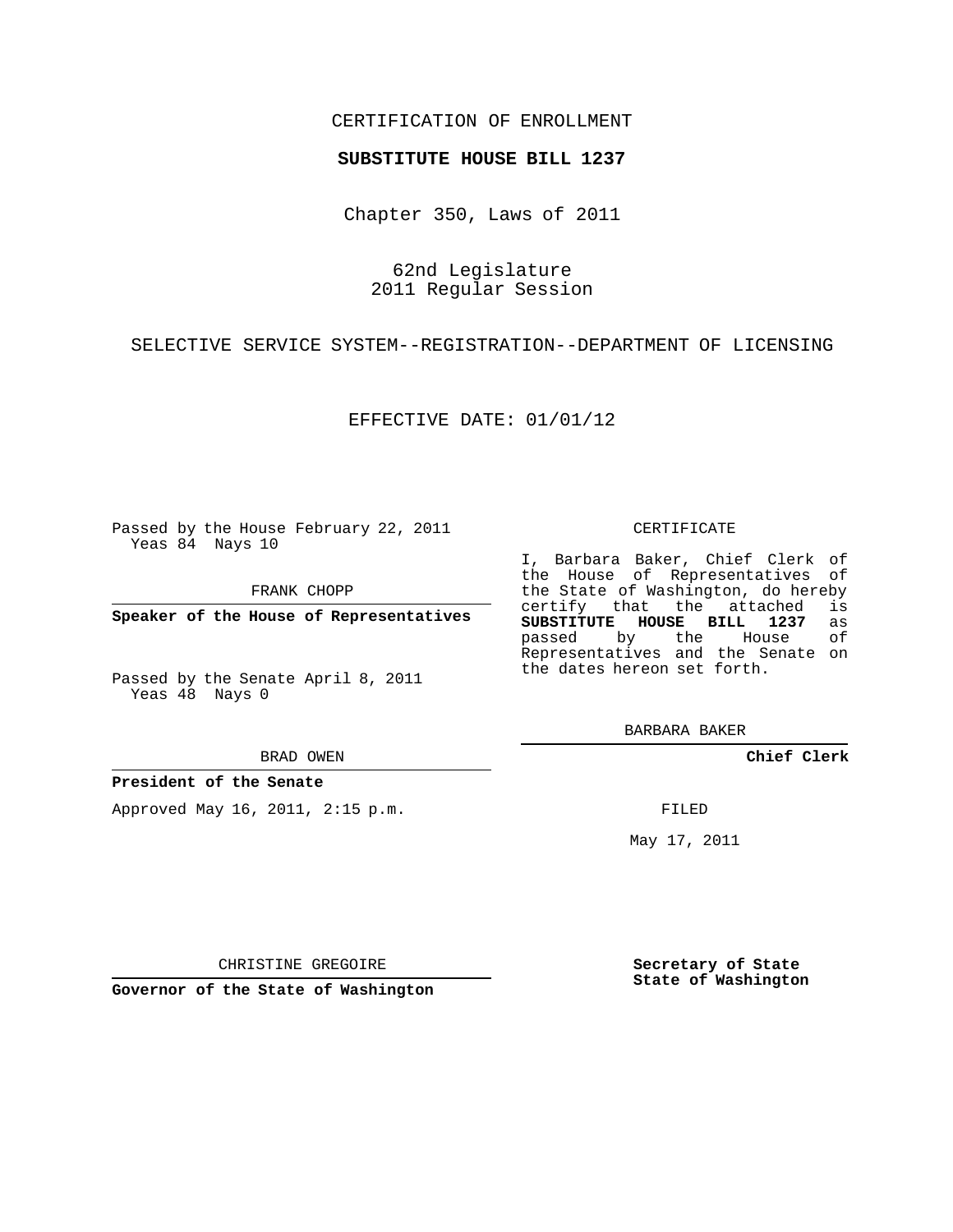## **SUBSTITUTE HOUSE BILL 1237** \_\_\_\_\_\_\_\_\_\_\_\_\_\_\_\_\_\_\_\_\_\_\_\_\_\_\_\_\_\_\_\_\_\_\_\_\_\_\_\_\_\_\_\_\_

\_\_\_\_\_\_\_\_\_\_\_\_\_\_\_\_\_\_\_\_\_\_\_\_\_\_\_\_\_\_\_\_\_\_\_\_\_\_\_\_\_\_\_\_\_

Passed Legislature - 2011 Regular Session

# **State of Washington 62nd Legislature 2011 Regular Session**

**By** House Transportation (originally sponsored by Representatives Haler, Clibborn, Klippert, and Moeller)

READ FIRST TIME 02/14/11.

 AN ACT Relating to registering with the federal selective service when applying for an instruction permit, intermediate license, driver's license, or identicard; amending RCW 42.56.230; adding a new section to chapter 46.20 RCW; and providing an effective date.

BE IT ENACTED BY THE LEGISLATURE OF THE STATE OF WASHINGTON:

 NEW SECTION. **Sec. 1.** A new section is added to chapter 46.20 RCW to read as follows:

 (1) Subject to the availability of funds appropriated for this purpose, any person who is a male citizen or noncitizen of the United States, who applies for an original, the renewal of, or a replacement instruction permit, intermediate license, driver's license, or identicard under this chapter, and who is under the age of twenty-six, must be given the opportunity to register as required by the military selective service act (62 Stat. 604; 50 App. U.S.C. Sec. 451 et seq.), as amended.

 (2) The submission of an application by an applicant under subsection (1) of this section indicates that:

 (a) The applicant has already registered with the selective service system;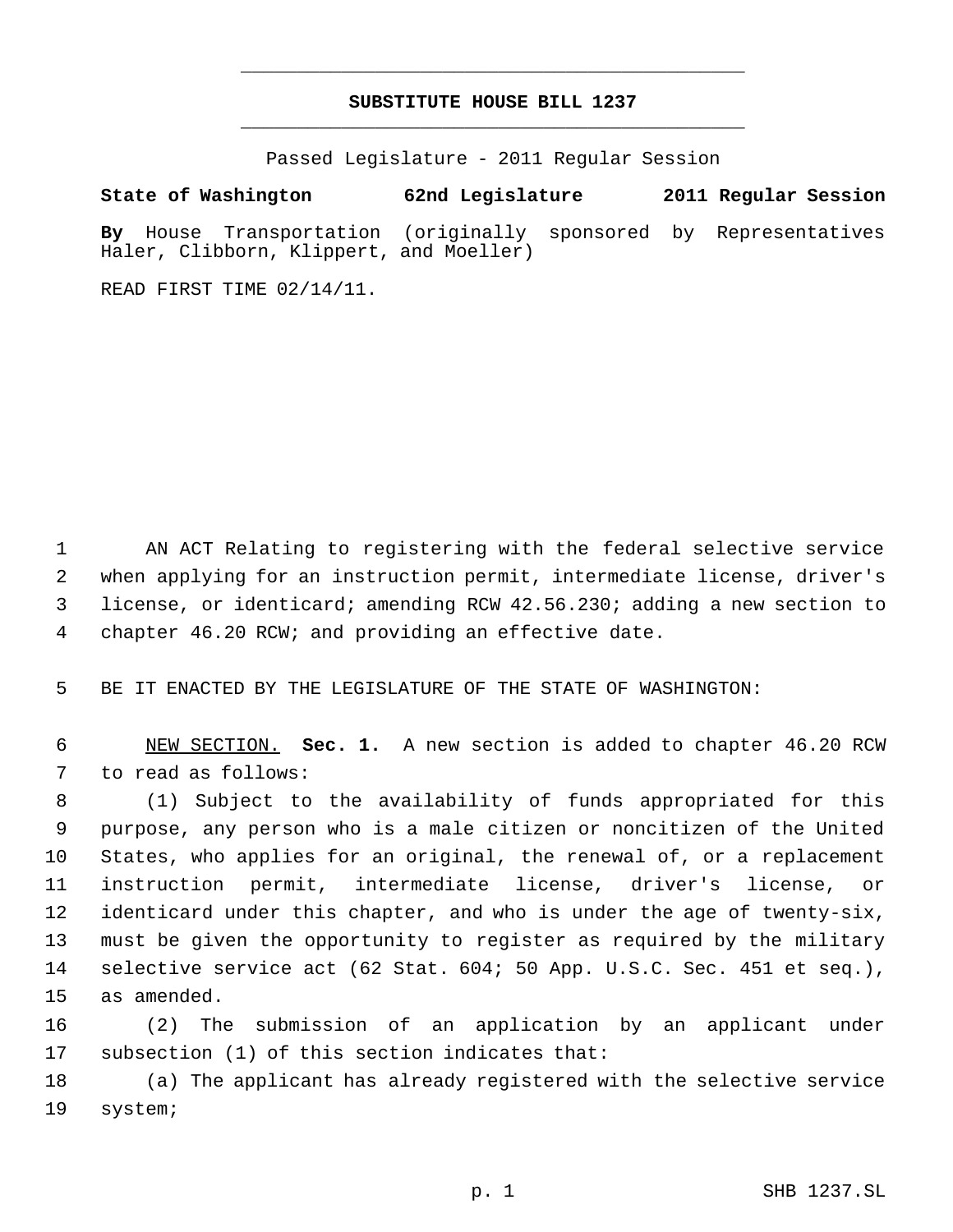(b) The applicant authorizes the department to forward to the selective service system the necessary personal information required for registration into the system; or

 (c) The applicant declines registration for purposes of the military selective service act (62 Stat. 604; 50 App. U.S.C. Sec. 451 et seq.), as amended, in conjunction with the submission of an application under subsection (1) of this section.

 (3)(a) The department shall forward electronically any necessary personal information of the applicant to the selective service system within ten days of receipt of the application, as authorized under subsection (2)(b) of this section.

 (b) When applicable, the department shall notify the applicant at the time of application submission that, by submitting the application, the applicant authorizes the department to register the applicant with the selective service system. If the applicant is under the age of eighteen at the time of application, the department shall notify the applicant that he will be registered with the selective service system as required by federal law. When providing notice under this subsection (3)(b), the department shall provide the applicant with materials containing the following statement:

 "By submitting this application, I am consenting to registration with the Selective Service System, if so required by federal law. If under age 18, I understand that I will be registered as required by federal law when I attain age 18."

 (4)(a) If an applicant declines to register with the selective service system under subsection (2)(c) of this section, the department may not create a record indicating that the applicant declined to register.

 (b) Any department information that indicates that an applicant has declined to register under subsection (2)(c) of this section is exempt from the disclosure requirements under chapter 42.56 RCW, and the department may not disclose the information to any other government agency.

 (5) The department may not deny the issuance of an instruction permit, intermediate license, driver's license, or identicard if the applicant declines to register with the selective service system, provided that the applicant meets all other requirements of this chapter.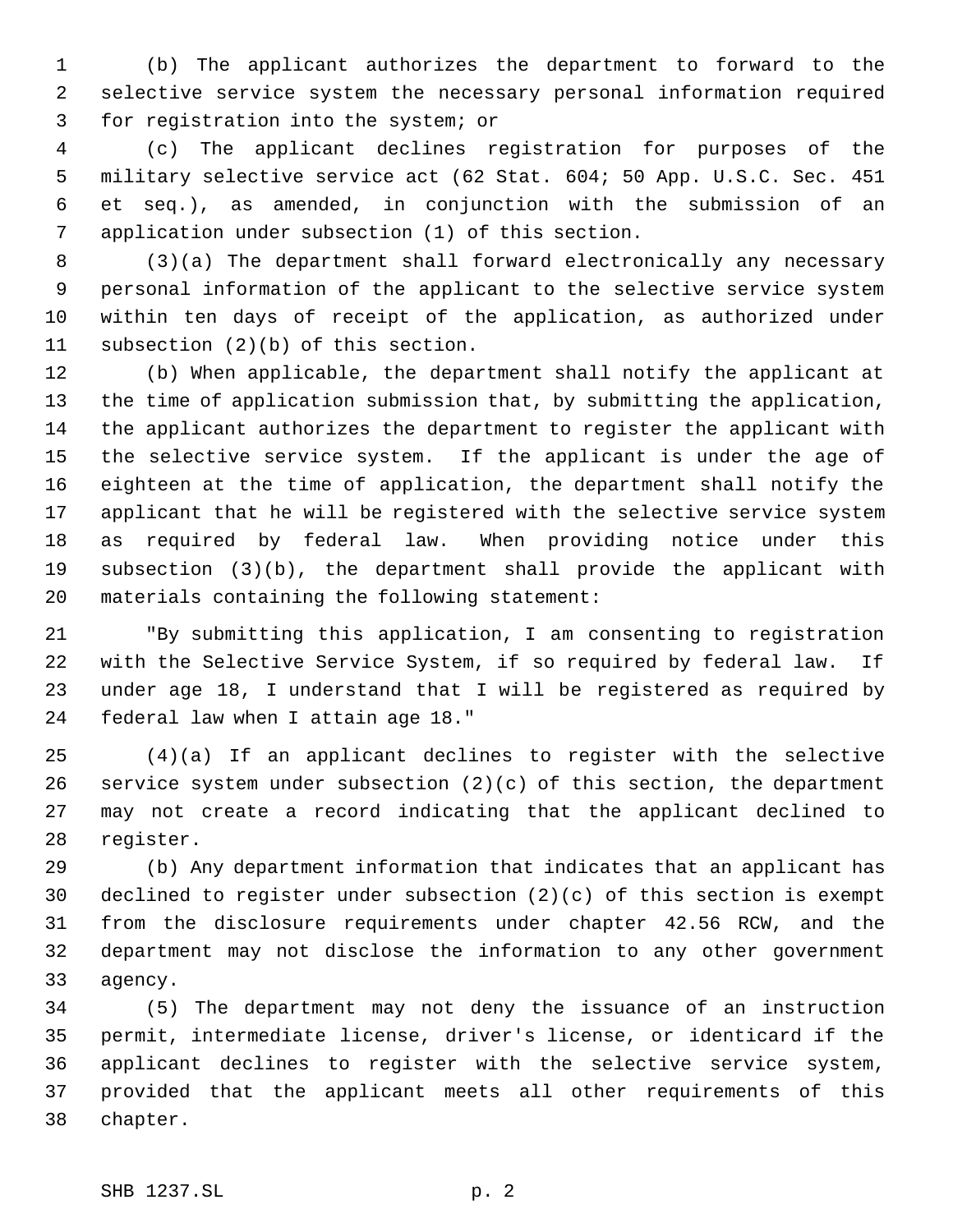(6) The department may provide selective service system registration information to applicants who choose to decline the opportunity to register with the selective service system if the applicant requests registration information.

 (7) The department may adopt rules as necessary to implement this section.

 **Sec. 2.** RCW 42.56.230 and 2010 c 106 s 102 are each amended to read as follows:

 The following personal information is exempt from public inspection and copying under this chapter:

 (1) Personal information in any files maintained for students in public schools, patients or clients of public institutions or public 13 health agencies, or welfare recipients;

 (2) Personal information in files maintained for employees, appointees, or elected officials of any public agency to the extent that disclosure would violate their right to privacy;

 (3) Information required of any taxpayer in connection with the assessment or collection of any tax if the disclosure of the information to other persons would: (a) Be prohibited to such persons by RCW 84.08.210, 82.32.330, 84.40.020, 84.40.340, or any ordinance authorized under RCW 35.102.145; or (b) violate the taxpayer's right to 22 privacy or result in unfair competitive disadvantage to the taxpayer;

 (4) Credit card numbers, debit card numbers, electronic check numbers, card expiration dates, or bank or other financial account numbers, except when disclosure is expressly required by or governed by other law;

 (5) Personal and financial information related to a small loan or any system of authorizing a small loan in RCW 31.45.093; and

 (6)(a) Documents and related materials and scanned images of documents and related materials used to prove identity, age, residential address, social security number, or other personal information required to apply for a driver's license or identicard.

 (b) Information provided under section 1 of this act that indicates 34 that an applicant declined to register with the selective service system.